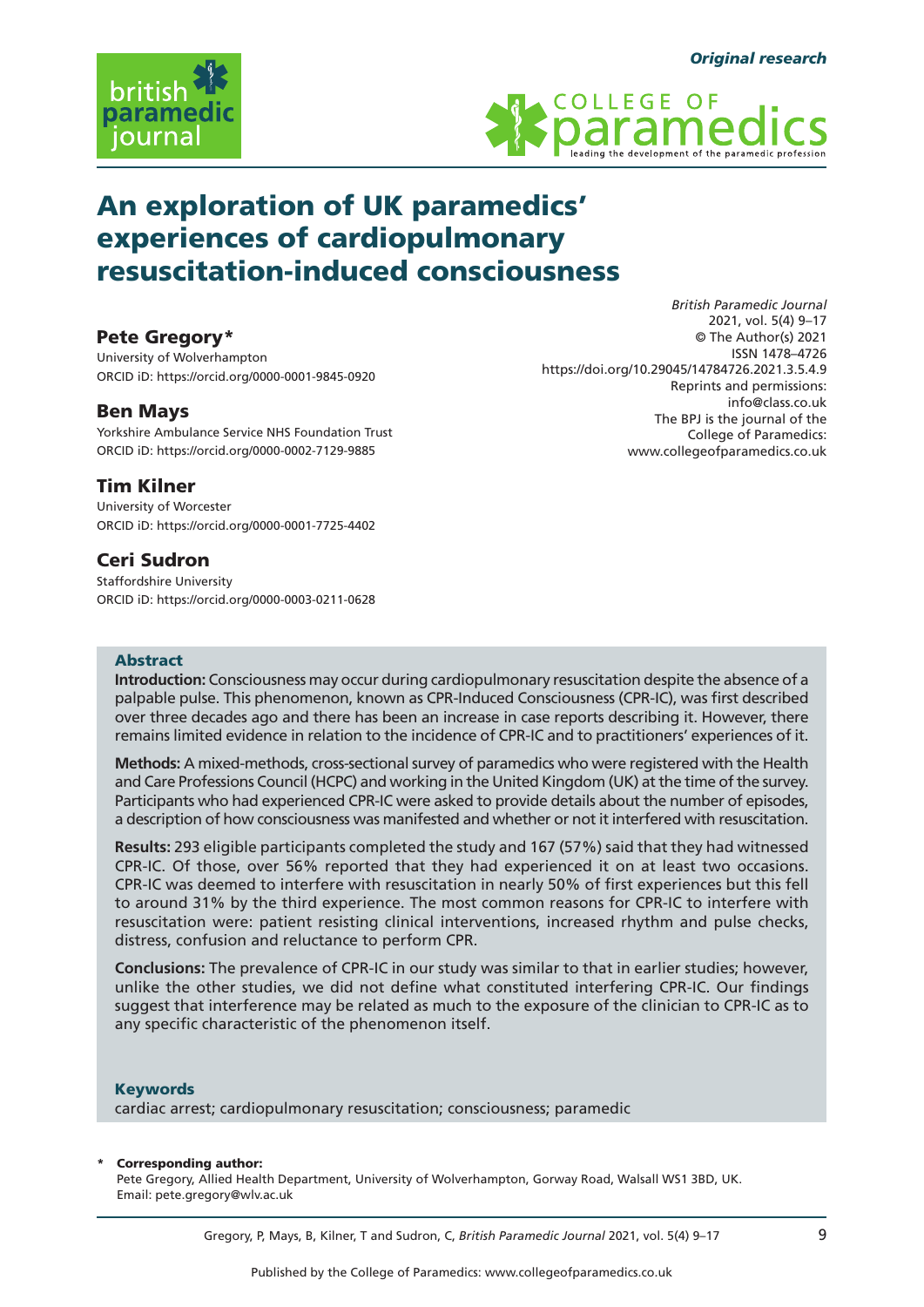## **Background**

Cardiopulmonary Resuscitation-Induced Consciousness (CPR-IC) is a condition whereby a patient appears to regain some level of consciousness during cardiac arrest when chest compressions are being performed, even though they have no return of spontaneous circulation (ROSC), and was first reported in the literature three decades ago (Lewinter et al., 1989). There has been an increase in the number of case reports describing the phenomenon in the intervening years (Bihari & Rajajee, 2008; Pound et al., 2017 Tobin & Mihm, 2009), but there remains limited evidence in relation to the physiological mechanism behind CPR-IC (Georgiou et al., 2014; Imberti et al., 2003), the incidence of CPR-IC (Olaussen et al., 2017) and practitioners' experiences of CPR-IC (Olaussen et al., 2016). Of particular concern is the potential impact that CPR-IC may have on resuscitation attempts. Resuscitation guidelines advocate the provision of high quality, minimally interrupted chest compressions (Soar et al., 2015); however, work by Olaussen et al.(2016) identified that CPR-IC could compromise the delivery of effective resuscitation, thereby reducing the chances of a successful outcome. It was suggested that CPR-IC could be classified as interfering or non-interfering based upon the impact it had on the resuscitation attempt. Olaussen et al. (2016) proposed that eye opening, restlessness and agonal breathing be classified as non-interfering CPR-IC, while deliberate movements, combating rescuers and attempting to remove airway devices be classified as interfering CPR-IC. While there is little argument that physical actions, such as attempting to remove airway devices, would interfere with resuscitation, it was felt important to investigate the perceptions of individual paramedics to establish their experiences of CPR-IC and the impact these had on their resuscitation attempts. The objectives of this study were to describe patient presentations typical of CPR-IC, and to establish what features paramedics found to interfere with resuscitation.

# **Methods**

## *Design*

This was a mixed-methods, cross-sectional survey of paramedics who were registered with the Health and Care Professions Council (HCPC) and working in the United Kingdom (UK) at the time of the survey. There were no exclusion criteria.

## *Questionnaire*

The survey was conducted using an online survey tool (Jisc Online surveys, https://www.onlinesurveys.ac.uk/) between 8 December 2017 and 17 January 2018. The final survey was produced from several pilot questionnaires and utilised both closed questions and free-text boxes. The closed questions provided core data and allowed us to direct participants to the appropriate part of the survey, while the free-text boxes allowed participants to provide a more detailed description in their own words. Prior to commencing the survey, participants were provided with information about the survey and asked to consent to participating. We also provided an explanation of CPR-IC to help reduce the likelihood of confusion between CPR-IC and ROSC.

The initial part of the survey sought the participant's professional background such as length of service, route to qualification and current role. All participants were asked about their current understanding of CPR-IC and where they had obtained that information (reported in Mays et al., 2019). Participants were then asked if they had experienced CPR-IC during their career. Those who answered 'no' exited the survey at that point, while those who answered 'yes' were asked to provide further details about the number of episodes, a description of how consciousness was manifested and whether or not it interfered with resuscitation. The determination of whether the CPR-IC was interfering or noninterfering was made by the participant rather than the study team. Participants were asked if the consciousness interfered with the resuscitation, and if they answered yes they were asked to provide further details of what happened and how it interfered with the resuscitation.

Where participants had experienced CPR-IC on more than one occasion there was the facility for them to describe further cases.

### *Participant recruitment*

The survey was promoted to paramedics via social media, the College of Paramedics (UK Paramedic Professional Body) and word of mouth. Any paramedic on the HCPC register and working within the UK at the time of the study was eligible to complete the survey, irrespective of their prior experience of CPR-IC and whether or not they currently held a patient-facing clinical role. Responding to the survey was voluntary and anonymous, with no individual identifying information being recorded.

## *Data analysis*

Quantitative data were analysed using descriptive statistics, while thematic analysis of free-text answers was undertaken separately by two members of the team (PG and BM) and then reviewed for concordance. For purposes of consistency, the following definition of CPR-IC was applied: signs of consciousness perceptible to the rescuer during the application of cardiopulmonary resuscitation in a patient in confirmed cardiac arrest (Mays et al., 2019). Where there was disagreement between researchers, specific cases were discussed within the research team to achieve consensus.

## **Results**

A total of 323 participants commenced the survey, of which 293 were eligible to participate (Figure 1). The participant sample represented approximately 1.17% of the total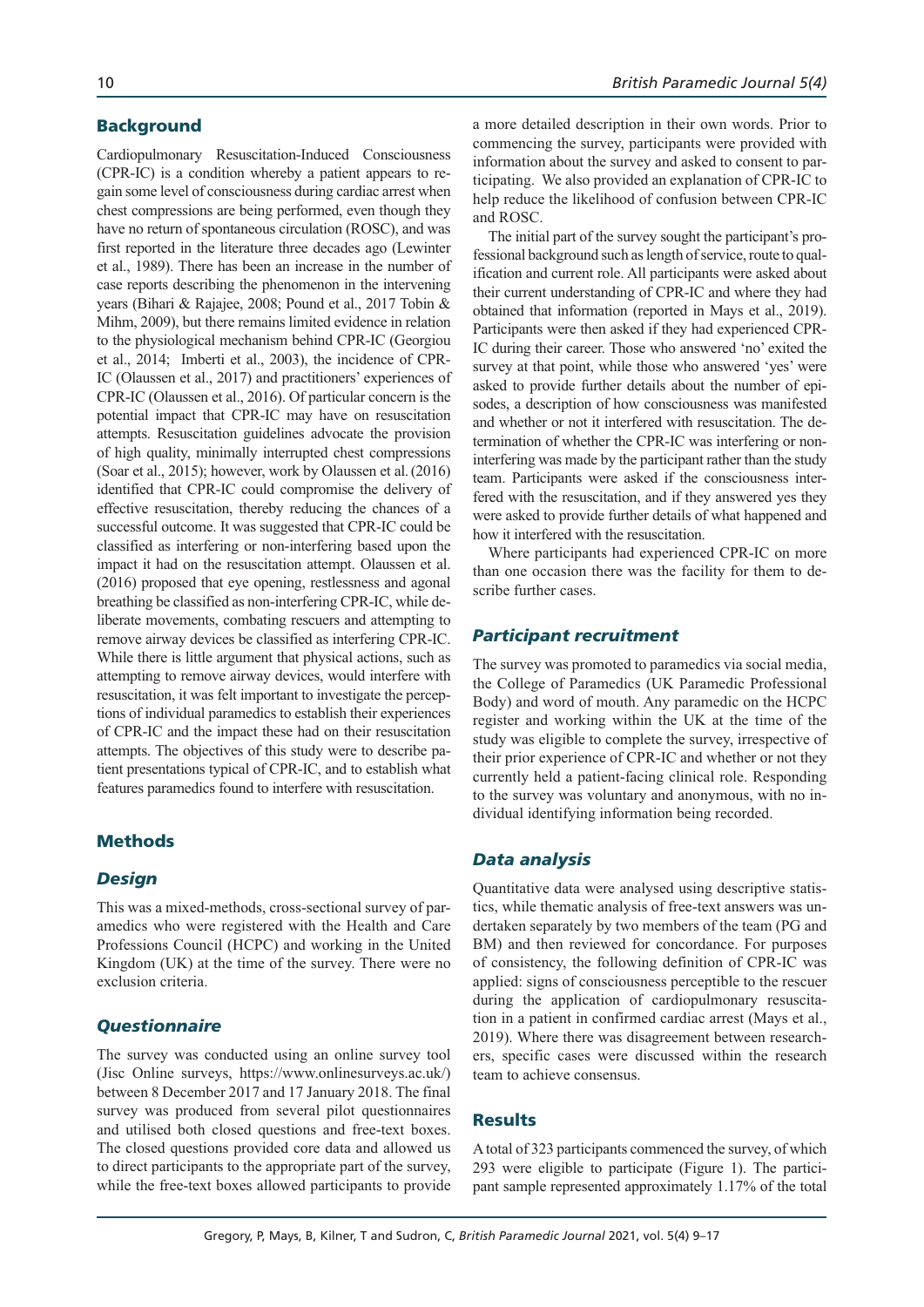

**Figure 1.** Study participant flowchart.

number of UK registered paramedics at the time. Table 1 shows the professional background of the study population. The majority were working in a clinical patient-facing role at the time of the survey and had more than 5 years' experience as a paramedic. Most participants declared no specialist paramedic role or specialist qualification. In the UK, a specialist paramedic clinical role is defined by the College of Paramedics and requires a paramedic to have at least a post-graduate diploma that would normally cover primary, urgent, emergency or critical care (College of Paramedics, 2018). However, this is a fairly recent development and previously Specialist Paramedic, Emergency Care Practitioner or similar roles/titles existed without such requirements. More than half stated that they had attended in excess of 50 cardiac arrest cases during their career.

Seventeen participants were deemed to have incorrectly defined CPR-IC (see Mays et al., 2019), so were excluded from the analysis.

One hundred and sixty-seven (57%) participants said that they had experienced CPR-IC during a resuscitation attempt, with over 56% of those reporting that they had experienced it on at least two occasions (Table 2). All participants who had experienced CPR-IC provided details of at least one case, but participants who stated that they had experienced higher numbers did not add further details for all cases.

## *Determination of consciousness*

Consciousness was analysed and themed in accordance with the three domains of the Glasgow Coma Scale (GCS) (eye opening, verbal response, motor response), although many of the descriptions crossed over more than one domain. Table 3 shows the number of times that reference was made to characteristics of each domain.

Cases were then themed according to whether or not the participant believed that CPR-IC had interrupted the resuscitation attempt, and comparisons were made between the descriptors. The reports of CPR-IC interfering with resuscitation diminished in those reporting second and third cases. In the first case reports, 49.7% reported that CPR-IC interfered with resuscitation, while the numbers were 47.2% for the second case reports and 30.8% for the third.

There were many similarities in the descriptions offered by respondents for both interfering and non-interfering CPR-IC; examples are provided in Table 4. The determination as to whether or not the patient's consciousness interfered with the resuscitation was made by the participant, who indicated their perception prior to describing the event.

Thematic analysis of the descriptive data was undertaken for cases where the participant stated that the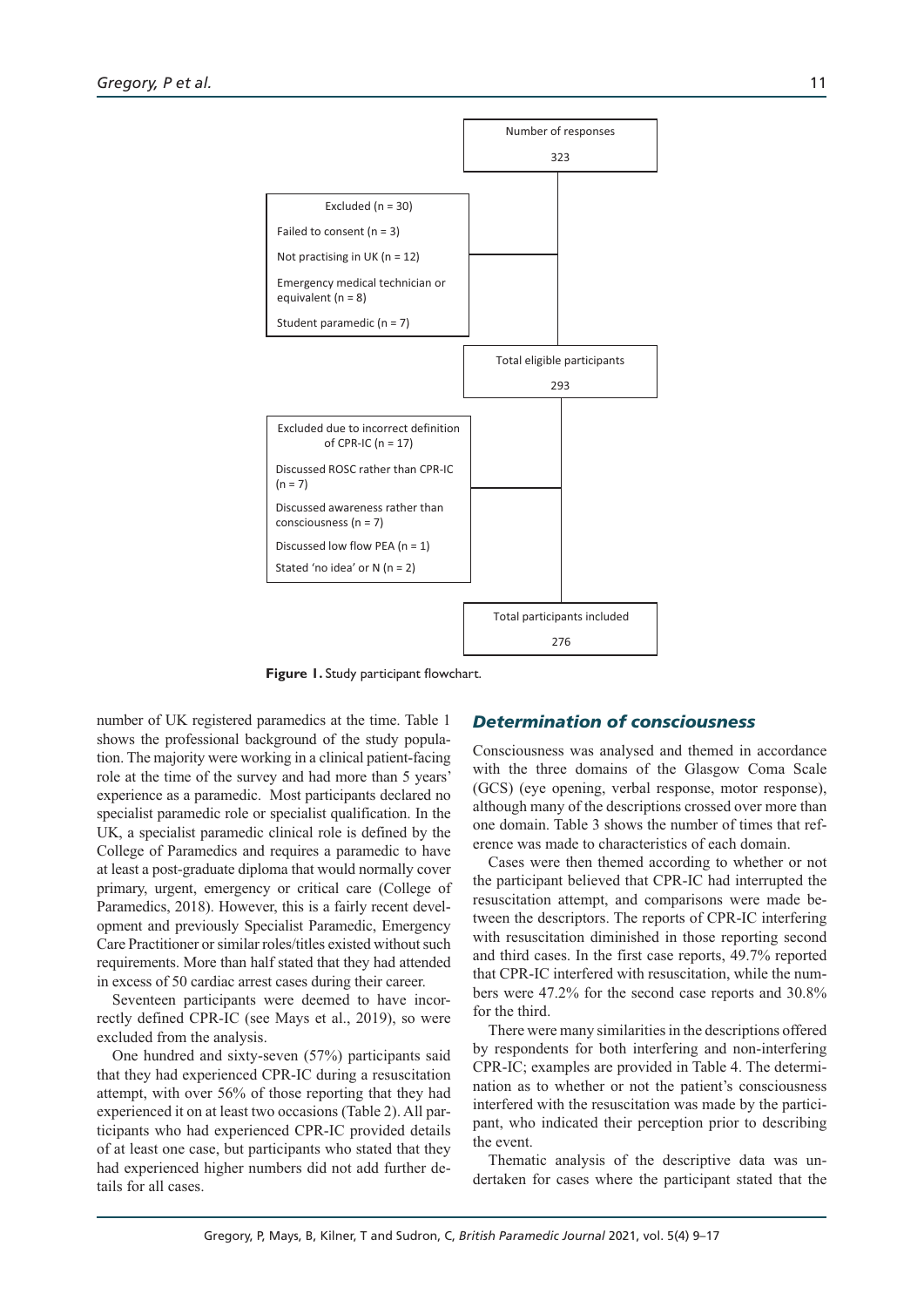**Table 1.** Professional background of participants.

|                                                                 | Number (%) |
|-----------------------------------------------------------------|------------|
| When last in regular patient-facing clinical role               |            |
| Current                                                         | 271 (92.5) |
| Within the last 12 months                                       | 5(1.7)     |
| Between 1 and 5 years ago                                       | 8(2.7)     |
| More than 5 years ago                                           | 9(3.1)     |
| <b>Experience as a paramedic</b>                                |            |
| $0-4$ years                                                     | 93 (31.7)  |
| 5-9 years                                                       | 93 (31.7)  |
| 10 years or more                                                | 107(36.5)  |
| Educational route to paramedic registration                     |            |
| Institute of Health and Care Development (IHCD) (or equivalent) | 89 (30.4)  |
| Certificate of Higher Education                                 | 10(3.4)    |
| Foundation degree/Diploma of Higher Education                   | 132(45.1)  |
| BSc/BSc (Hons)                                                  | 62(21.1)   |
| Specialist paramedic role                                       |            |
| No specialist role                                              | 191(65.2)  |
| Primary care                                                    | 22(7.5)    |
| Critical care                                                   | 39(13.3)   |
| Other                                                           | 41(14)     |
| Number of cardiac arrests attended                              |            |
| $Up$ to $10$                                                    | 21(7.2)    |
| $11 - 50$                                                       | 122(41.6)  |
| More than 50                                                    | 150(51.2)  |

#### **Table 2.** Participant's experience of CPR-IC.

|                                             | Number (%) |
|---------------------------------------------|------------|
| Have you ever experienced CPR-IC?           |            |
| Yes                                         | 167(57)    |
| <b>No</b>                                   | 126(43)    |
| How many times have you experienced CPR-IC? |            |
| Once                                        | 73 (43.7)  |
| Twice                                       | 49 (29.3)  |
| Three occasions                             | 31(18.6)   |
| Four occasions                              | 2(1.2)     |
| Five or more occasions                      | 12(7.2)    |

consciousness interfered with the resuscitation attempt. Responses were themed into one of six themes, which are identified in Table 5.

## *Patient resisting clinical interventions*

Patient resistance was the most commonly cited source of interference in our study and accounted for more comments than all other themes combined. Participants described a range of different experiences, with some patients

interfering with resuscitation through general uncoordinated movements while others appeared more purposeful:

Pulling out airways and grabbing at staff before a shock was dangerous. (Participant 233)

Moving of head to prevent BVM being used to ventilate. Biting down on OPA when attempting to insert it. Grabbing hands of the paramedic providing chest compressions and trying to move them off his chest. (Participant 289)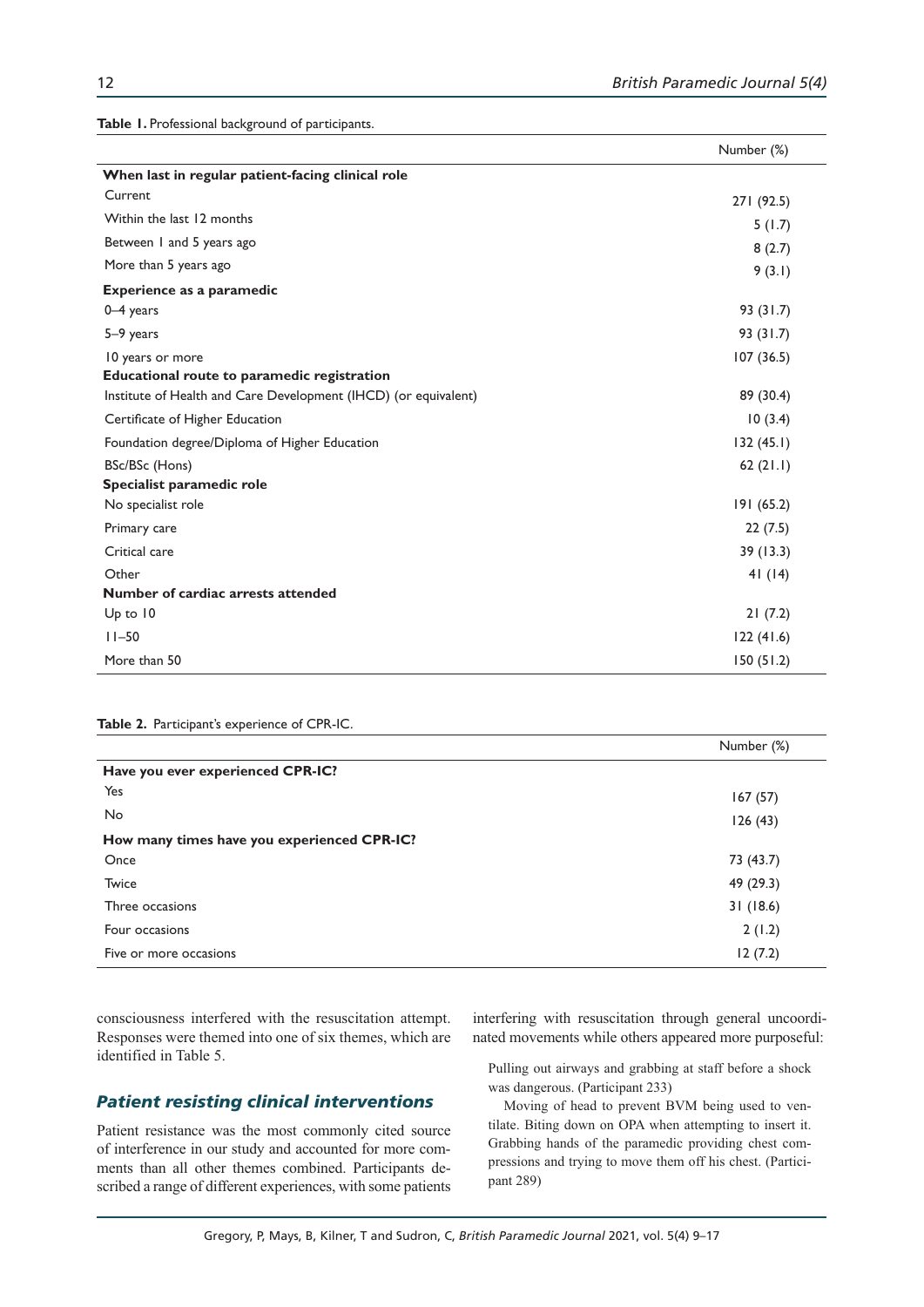|  |  | Table 3. Signs of consciousness by patient. |  |  |
|--|--|---------------------------------------------|--|--|
|--|--|---------------------------------------------|--|--|

|                                 | Number    |
|---------------------------------|-----------|
| Eye opening                     |           |
| Eye opening                     | 57        |
| Active looking                  | 21        |
|                                 | Total 78  |
| Verbal                          |           |
| Making noises / groaning        | 56        |
| Intelligible words              | 6         |
|                                 | Total 62  |
| Motor                           |           |
| Arm movements                   | 47        |
| Purposeful arm movements        | 20        |
| Interfering with airway devices | 13        |
| <b>Resisting CPR</b>            | 40        |
|                                 | Total 120 |

*Increased rhythm checks / paused CPR*

Current resuscitation guidelines recognise that clinical signs such as breathing efforts, movements and eye opening can occur during CPR and require a rhythm and pulse check as they may indicate ROSC (Soar et al., 2015). This study identified reported episodes where CPR-IC led to increased rhythm checks and pauses in chest compressions:

It was a distraction – had we achieved ROSC? I stopped compressions briefly – well the intention was briefly – so a formal check for ROSC, e.g. pulse check and rhythm check, could be made before continuing but it was very baffling to see this during a cardiac arrest. (Participant 126)

Figuring out if it was from CPR efforts or signs of ROSC. So CPR was ceased to determine if a rhythm was encountered. (Participant 294)

## *Distress/nervousness*

Distress and nervousness experienced by the clinician were reported, especially where the paramedics were unfamiliar with the phenomenon. One respondent said:

Patient moved head and looked directly at me! Most unnerving thing I've ever encountered. (Participant 58)

The event made the paramedic stop CPR, although it is unclear if they subsequently resumed when the level of consciousness deteriorated.

Another respondent discussed the disquiet felt by a fellow paramedic who was attending a case of CPR-IC. The patient was moving their arms purposefully and sitting up on occasion:

Her attempts to 'bat' off the hands of the compressionist, moving around, and also un-nerving the compressionist quite markedly (a fellow registered paramedic). (Participant 155)

## *Confusion/distraction*

Confusion and/or distraction were evident in several accounts of witnessed CPR-IC. Some respondents reflected a lack of training about CPR-IC while others were confused about how to manage a patient who was responding physically while still in cardiac arrest.

|  | Table 4. Descriptions of consciousness: interfering and non-interfering. |  |
|--|--------------------------------------------------------------------------|--|
|  |                                                                          |  |

| Deemed to be interfering                                                                                                           | Deemed to be non-interfering                                            |  |  |
|------------------------------------------------------------------------------------------------------------------------------------|-------------------------------------------------------------------------|--|--|
| Eyes open looking around and groaning.                                                                                             | This patient had their eyes open and were making sounds as if typing    |  |  |
| (Participant 349)                                                                                                                  | [sic] to talk, although completely incomprehensible. (Participant 115)  |  |  |
| Eyes open, arms moving, making noises.                                                                                             | Arms moving. Eye following movement of people around the room.          |  |  |
| (Participant 395)                                                                                                                  | (Participant 331)                                                       |  |  |
| During chest compressions, the pt purposefully moved                                                                               | Attempting to pull out the ETT, actively hitting out at the arms of the |  |  |
| their arms. At one point the pt lifted their arm high                                                                              | CPR provider and pulling her knees up and maintained a bent knee        |  |  |
| enough hitting me in the face and knocking off my                                                                                  | position. (Participant 756)                                             |  |  |
| glasses. Eyes were open during this phase. Some form of                                                                            | Patient started groaning and repeatedly clearly said 'Stop it'. I ex-   |  |  |
| breathing occurred - very noisy, agonal perhaps? Chest                                                                             | plained that I could not do that as he had just experienced a           |  |  |
| compressions were still continuing. (Participant 131)                                                                              | cardiac and respiratory arrest and I was keeping his heart going        |  |  |
| Eyes opening, speech (repeated 'ow, ouch' and 'stop'                                                                               | with the CPR and he replied 'Bugger' and then also said during the      |  |  |
| clearly a number of times) and deliberate movements -                                                                              | resuscitation 'l've had enough, stop it'. (Participant 235)             |  |  |
| grabbing my hands (to interrupt CPR).                                                                                              | Purposeful movement, trying to push/pull at the LUCAS, movement         |  |  |
| (Participant 569)                                                                                                                  | of legs trying, patient seemed to wince at the words 'stand clear'      |  |  |
| Purposeful eye movement following people around the<br>room. Conscious attempts to stop chest compres-<br>sions. (Participant 125) | prior to a shock. (Participant 996)                                     |  |  |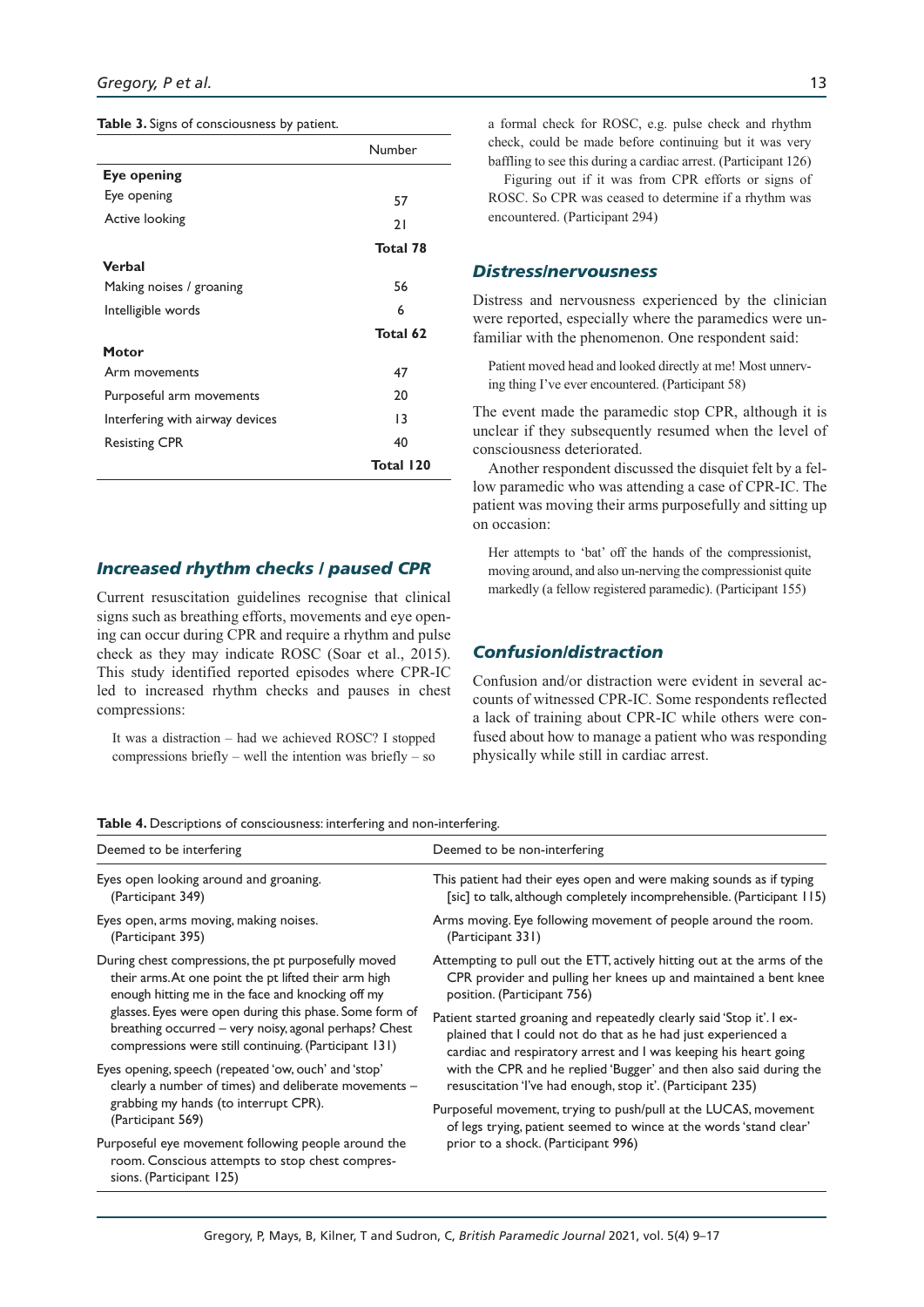| <b>Table 5.</b> Interference of resuscitation: themes. |                 |  |
|--------------------------------------------------------|-----------------|--|
| What specifically interfered with the resuscitation?   | Number          |  |
| 1. Patient resisting clinical interventions            | 55              |  |
| 2. Increased rhythm checks / paused CPR                | 20              |  |
| 3. Distress/nervousness                                | $\overline{10}$ |  |
| 4. Confusion/distraction                               | 15              |  |
| 5. Reluctance to perform CPR                           |                 |  |
| 6. Bystander concern                                   |                 |  |

Felt put off by the patient displaying signs I had never been trained for or told about. I wasn't sure what it was so we carried on CPR. (Participant 8)

This participant opted to continue CPR and to ignore the patient.

Distraction and traumatic to witness for responders. Required restraint of arms. (Participant 78)

In this case, a critical care doctor was on scene and so administered ketamine.

# *Reluctance to perform CPR*

Although not a common finding, reluctance to perform CPR on a patient who had some level of consciousness was significant because of the impact on patient care. The concern was reported on three separate occasions by different participants:

The initial Paramedic on scene was not performing CPR despite patient being in VF. It also caused some trepidation for us as a crew as to how to best proceed. (Participant 193)

# *Bystander concern*

Three of the participants reported resuscitation efforts being affected by the presence of bystanders when features of CPR-IC were evident:

The movement of arms up to the compressors' hands and arms, also the situation was disturbing for all involved, including the bystanders and I feel it did interfere with the running of the arrest as we were unnerved and bystanders were questioning if he was really in arrest and his wife assumed he must be 'getting better', it was a conscious effort to keep focus and keep on track. (Participant 69)

## **Discussion**

This study set out to describe patient presentations typical of CPR-IC, and to establish what features paramedics found to interfere with resuscitation. It identified that the majority of our sample (57%) had experienced CPR-IC on at least one occasion, which is similar to the 59% reported by Olaussen et al. (2016) in their Australian-based

study. Participants had experienced CPR-IC a median of two times (IQR 1-3) and the combined number of experiences exceeded 330 events of CPR-IC. The figure needs to be considered in the context of the length of clinical experience of the study participants and the high number of cardiac arrest cases that they reported they had managed during their careers. It is possible that the number of self-reported cardiac arrests may be over-estimated, especially those reporting over 50 experiences. Recent data from Yorkshire Ambulance Service (UK) showed that even their dedicated resuscitation teams only attended between 3.5 and 11.5 out-of-hospital cardiac arrests (OHCA) per year (Pilbery et al., 2019), so exposure to cardiac arrest for non-resuscitation specific paramedics is likely to be lower. This is supported by international studies which have seen mean annual OHCA exposure decline from 2.8 in 2003 to 2.1 in 2012 in Victoria, Australia (Dyson et al., 2015), while studies with higher exposure rates still report only a median of 10 per annum (Weiss et al., 2018). However, the figures for experience of CPR-IC seem reasonable as most participants reported only one (43.7%) or two (29.3%) experiences of CPR-IC and provided written narrative for their experiences.

Our study did not define the characteristics of interfering and non-interfering CPR-IC but allowed the participant to make the decision based upon their own experiences. Our findings suggest that while dichotomising CPR-IC into interfering and non-interfering may be useful, the delineation between the two categories appears fluid and may be more related to the exposure of the clinician to CPR-IC than to any specific characteristic of the phenomenon itself. The study determined that many who experienced the phenomenon for the first time considered simple eye opening to be interfering due to the disconcerting effect it had upon them, whereas in other reports purposeful motor movement and vocalisation that could be presumed to be interfering were deemed to be non-interfering by the attending paramedics. In our study, those who were more experienced in the management of CPR-IC or who had some prior understanding of the phenomenon were less likely to report as interfering those features typically associated with interfering CPR-IC (Olaussen et al., 2016). It is not clear whether this finding is directly related to increased exposure/ knowledge of the phenomenon or whether it may have been a specific feature of the type of CPR-IC witnessed; however, it is important to consider the role of education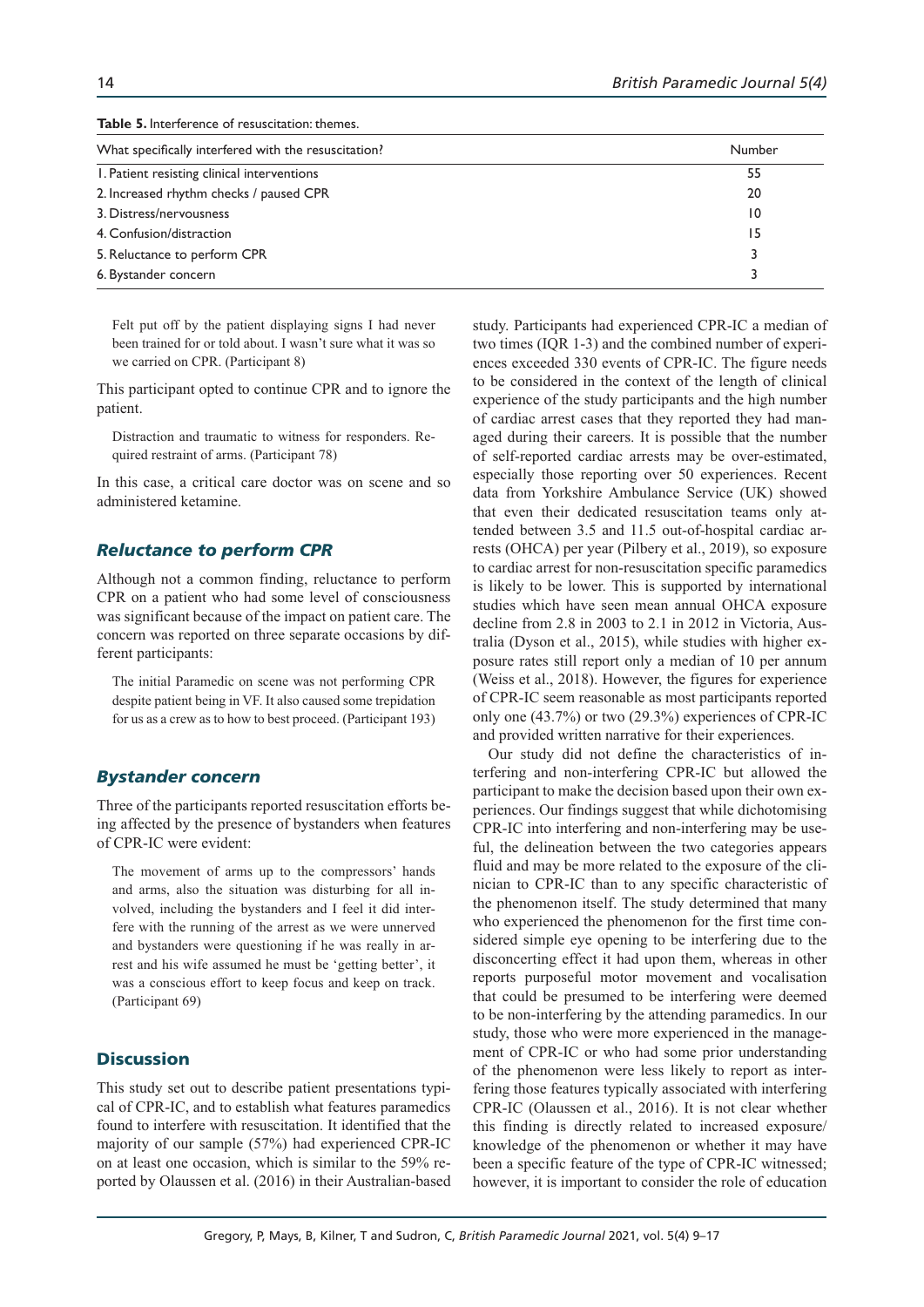in raising awareness of the phenomenon and improving care of the patient experiencing CPR-IC. An earlier paper (Mays et al., 2019) suggests that teaching about CPR-IC has not been common in UK pre-registration paramedic programmes. It appears likely that initial and ongoing education would help paramedics to better understand the phenomenon and to be less likely to be disconcerted when they first witness it. Of the six main themes identified in this study, five could be attributed to poor understanding and lack of exposure to the phenomenon. With around 29,000 Emergency Medical Service (EMS) treated cardiac arrests in England each year (Hawkes et al., 2017), there is a potential for over 260 cases of CPR-IC per annum in England alone based upon a frequency of 0.9% as reported by Olaussen et al. (2017). If the same frequency is applied to the estimated 424,000 out-of-hospital cardiac arrests in the USA each year (Go et al., 2014) and 275,000 in Europe (Atwood et al., 2005), there is a potential for nearly 6300 CPR-IC events in those regions. Given these figures, it is reasonable to suggest that initial education of all EMS providers should include CPR-IC as part of the curriculum and that CPR-IC should form part of mandatory training and continuous professional development for qualified staff.

In cases where CPR-IC was deemed to interfere with resuscitation, the most reported factor was the patient resisting clinical interventions. Where this occurs, there is clear potential for an adverse impact on the resuscitation attempt and, by extrapolation, on patient outcome. In addition to the potential impact on mortality, consideration needs to be given to physical implications such as psychological trauma and pain during the resuscitation attempt. While there is currently no international consensus or guidance for the management of a patient presenting with CPR-IC, calls have been made for sedation protocols for this group of patients. In their 2016 letter in the journal *Resuscitation*, Rice et al. (2016) argued the need for sedation in what they perceive to be a growing population, but also recognised the need for further research, education and training for pre-hospital providers. Pre-hospital sedation protocols have been implemented in some areas such as Nebraska (Rice et al., 2016) and the Netherlands (Ambulancezorg Nederland, 2014) but concern exists as to whether the use of consciousness-altering medication is appropriate. Work by Olaussen et al. (2017) found that CPR-IC was independently associated with an increased odds of survival to hospital discharge in unwitnessed/bystander witnessed events (OR 2.09, 95% CI: 1.14, 3.81;  $p = 0.02$ ), but this was specifically in patients who were not given consciousness-altering medication such as midazolam, opiates and muscle relaxants. Where EMS staff witnessed the CPR-IC, it was noted that patients receiving consciousness-altering medication had poorer odds of survival compared to patients not experiencing CPR-IC (OR 0.25, 95% CI: 0.10, 0.99;  $p = 0.05$ ). More work is required to understand the impact of consciousness-altering medications on patient outcome in terms of survival and well-being. It is also pertinent that many paramedic-led EMS systems do not have the legal framework or training required to undertake conscious sedation in the context of cardiac arrest.

Increased rhythm checks and pauses in chest compressions were reported by participants and may adversely impact the patient's chances of survival. Although it is perhaps inevitable that some interruption will occur in order to check for signs of spontaneous circulation, education in the characteristics of CPR-IC may prevent the need for repeated rhythm checks and allow for early recognition of CPR-IC. The need to perform high-quality compressions and minimise interruptions is emphasised in resuscitation guidelines (Link et al., 2015; Soar et al., 2015) so interruptions caused by CPR-IC are likely to impact on patient outcome.

## Limitations

The sampling method means that there may have been bias towards those who have experienced the phenomenon, although it should be noted that 43% of our participants had never witnessed CPR-IC. The proportion of registered paramedics who responded was low, which may be reflective of the self-selecting nature of the questionnaire, but this may affect the reproducibility of the findings. It is possible that prevalence may have been over-estimated, although identifying prevalence was not the main focus of this study. Further, the study may be subject to recall bias although the critical and unusual nature of this phenomenon suggests that participants would be able to recall incidents with some clarity. It is also possible that some of the cases were not true cardiac arrest or that the patient had a ROSC rather than experiencing true CPR-IC; however, the target group of paramedics would be expected to have the ability to identify cardiac arrest, and cases where ROSC was mistaken for CPR-IC were identifiable in the narrative of the survey and removed from the analysis.

## Conclusion

In our study population, a high proportion had experienced CPR-IC, which reflects figures from other studies. If mirrored in practice it would mean that the majority of UK paramedics will attend a patient experiencing CPR-IC during their career. The perceptions of interfering and non-interfering CPR-IC were diverse and did not conform to criteria previously identified by Olaussen et al. (2016). The features that were most commonly deemed to interfere with the resuscitation were often related to the paramedic rather than the patient and could potentially be overcome with education. In order of frequency, patients resisting clinical interventions, increased rhythm checks and paused CPR, distress and nervousness of the crew, confusion and distraction, reluctance to perform CPR and bystander concern were the most reported reasons that CPR-IC was deemed to interfere with the resuscitation attempt. It is likely that initial education, international guidance and protocols on the management of CPR-IC may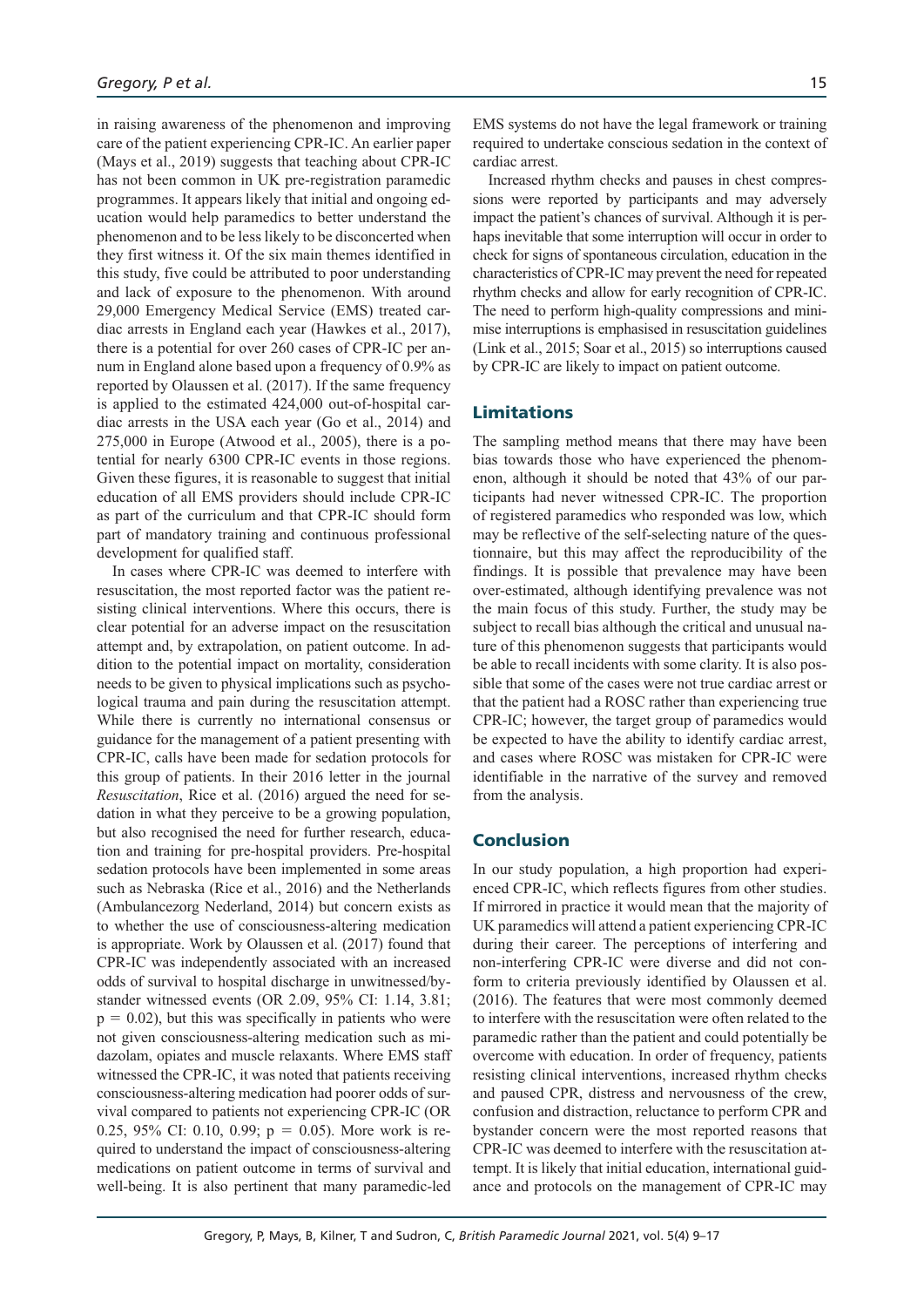help practitioners to better manage patients with CPR-IC and minimise the compromise of resuscitation attempts by factors indicative of consciousness in the absence of spontaneous circulation.

# Author contributions

In accordance with ICJME guidelines, we confirm that all authors meet the following criteria for authorship:

- Substantial contributions to the conception or design of the work; or the acquisition, analysis or interpretation of data for the work; AND
- Drafting the work or revising it critically for important intellectual content; AND
- Final approval of the version to be published; AND
- Agreement to be accountable for all aspects of the work in ensuring that questions related to the accuracy or integrity of any part of the work are appropriately investigated and resolved.

PG acts as the guarantor for this article.

## Conflict of interest

None declared.

# **Ethics**

Ethical approval was granted by the Faculty of Education, Health and Wellbeing Ethics Panel (Health Professions, Psychology, Social Work & Social Care) at the University of Wolverhampton.

## Funding

This study was supported with a grant from the College of Paramedics Small Grants Scheme. The funder had no involvement in the study design; in the collection, analysis and interpretation of data; in the writing of the manuscript; nor in the decision to submit the manuscript for publication.

## References

- Ambulancezorg Nederland. (2014). *Landelijk Protocol Ambulancezorg* [*International Veld Dutch National Guidelines*] 8: 38 (Chapter 5.2).
- Atwood, C., Eisenberg, M. S., Herlitz, J., & Rea, T. D. (2005). Incidence of EMS-treated out-of-hospital cardiac arrest in Europe. *Resuscitation*, *67*(1), 75–80.
- Bihari, S., & Rajajee, V. (2008). Prolonged retention of awareness during cardiopulmonary resuscitation for asystolic cardiac arrest. *Neurocritical Care*, *9*(3), 382–386.
- College of Paramedics. (2018) *Post registration – paramedic career framework 4th edition*. https://collegeofparamedics.co.uk/COP/ ProfessionalDevelopment/post\_reg\_career\_framework. aspx.
- Dyson, K. L., Bray, J. E., Smith, K. L., Bernard, S. A., Straney, L. D. J., & Finn, J. C. (2015). Paramedic exposure to out-of-hospital cardiac arrest is rare and declining in Victoria, Australia. *Resuscitation*, *89*, 93–98.
- Georgiou, M., Papathanassoglou, E., & Xanthos, T. (2014). Systematic review of the mechanisms driving effective blood flow during adult CPR. *Resuscitation*, *85*(11), 1586–1593.
- Go, A. S., Mozaffarian, D., Roger, V. L., Benjamin, E. J., Berry, J. D., Blaha, M. J., Dai, S., Ford, E. S., Fox, C. S., Franco, S., Fullerton, H. J., Gillespie, C., Hailpern, S. M., Heit, J. A., Howard, V. J., Huffman, M. D., Judd, S. E., Kissela, B. M., Kittner, S. J., Lackland, D. T., et al., on behalf of the American Heart Association Statistics Committee and Stroke Statistics Subcommittee. (2014). Heart disease and stroke statistics—2014 update: A report from the American Heart Association. *Circulation*, *129*(3), e28–e292.
- Hawkes, C., Booth, S., Chen, J., Brace-McDonnell, S. J., Whittington, A., Mapstone, J., Cooke, M. W., Deakin, C. D., Gale, C. P., Fothergill, R., Nolan, J. P., Rees, N., Soar, J., Siriwardena, A. N., Brown, T. P., Perkins, G. D., on behalf of OHCA Collaborators. (2017). Epidemiology and outcomes from out-of-hospital cardiac arrests in England. *Resuscitation*, 110, 133–140.
- Imberti, R., Bellinzona, G., Riccardi, F., Pagani, M., & Langer, M. (2003). Cerebral perfusion pressure and cerebral tissue oxygen tension in a patient during cardiopulmonary resuscitation. *Intensive Care Medicine*, *29*(6), 1016–1019.
- Lewinter, J. R., Carden, D. L., Nowak, R. M., Enriquez, E., & Martin, G. B. (1989). CPR-dependent consciousness: Evidence for cardiac compression causing forward flow. *Annals of Emergency Medicine*, *18*(10), 1111–1115.
- Link, M. S., Berkow, L. C., Kudenchuk, P. J., Halperin, H. R., Hess, E. P., Moitra, V. K., Neumar, R. W., O'Neil, B. J., Paxton, J. H., Silvers, S. M., White, R. D., Yannopoulos, D., & Donnino, M. W. (2015). Part 7: Adult advanced cardiovascular life support: 2015 American Heart Association guidelines update for cardiopulmonary resuscitation and emergency cardiovascular care. *Circulation*, *132*(18 Suppl. 2), S444–S464.
- Mays, B., Gregory, P., Sudron, C., & Kilner, T. (2019). Awareness of CPR-induced consciousness by UK paramedics. *British Paramedic Journal, 4*(1), 1–5.
- Olaussen, A., Nehme, Z., Shepherd, M., Jennings, P. A., Bernard, S., Mitra, B., & Smith, K. (2017). Consciousness induced during cardiopulmonary resuscitation: An observational study. *Resuscitation*, *113*, 44–50.
- Olaussen, A., Shepherd, M., Nehme, Z., Smith, K., Jennings, P. A., Bernard, S., & Mitra, B. (2016). CPR-induced consciousness: A cross-sectional study of healthcare practitioners' experience. *Australasian Emergency Nursing Journal, AENJ*, *19*(4), 186–190.
- Pilbery, R., Teare, D., & Lawton, D. (2019). Do RATs save lives? A service evaluation of an out-of-hospital cardiac arrest team in an English ambulance service. *British Paramedic Journal*, *3*(4), 32–39.
- Pound, J., Verbeek, P. R., & Cheskes, S. (2017). CPR induced consciousness during out-of-hospital cardiac arrest: A case report on an emerging phenomenon. *Prehospital Emergency Care: Official Journal of the National Association of EMS Physicians and the National Association of State EMS Directors*, *21*(2), 252–256.
- Rice, D. T., Nudell, N. G., Habrat, D. A., Smith, J. E., & Ernest, E. V. (2016). CPR induced consciousness: It's time for sedation protocols for this growing population. *Resuscitation, 103*, e15–e16.